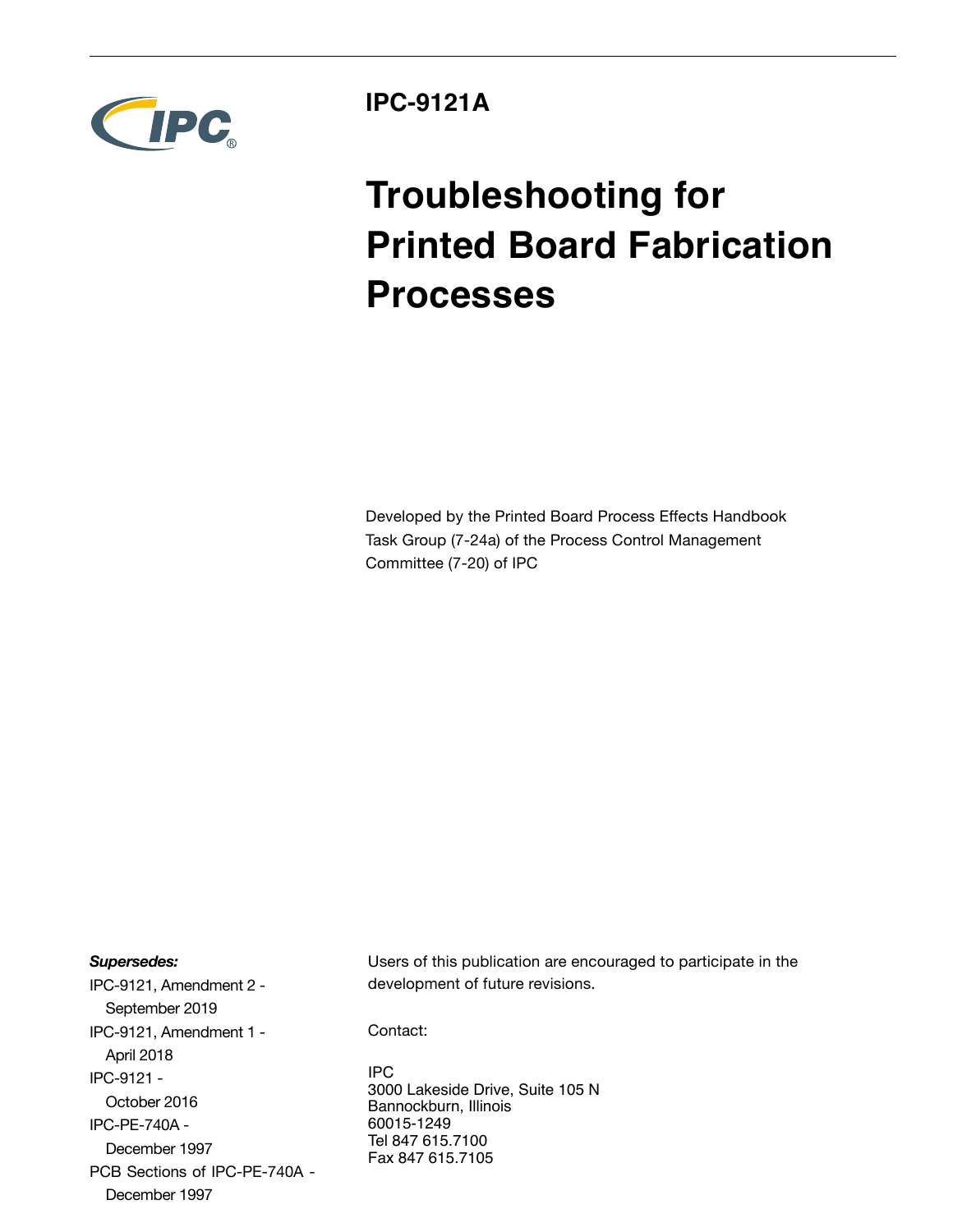## **Table of Contents**

| 1     |                                                                                                     |
|-------|-----------------------------------------------------------------------------------------------------|
| 1.1   |                                                                                                     |
| 1.2   |                                                                                                     |
| 1.3   |                                                                                                     |
| 1.4   | Abbreviations and Acronyms<br>$1 - 1$                                                               |
| 1.5   |                                                                                                     |
| 1.6   | IPC-9121 Format Example  1-1                                                                        |
| 1.7   | Guidelines for Effective Troubleshooting                                                            |
| 1.8   | $1 - 3$                                                                                             |
| 1.8.1 | Brainstorming<br>$1 - 3$                                                                            |
| 1.8.2 | Process Audit<br>$1 - 3$                                                                            |
| 1.8.3 | Initial Capability Study 1-3                                                                        |
| 1.8.4 | $1 - 3$                                                                                             |
| 1.8.5 | Confirmation and Final<br>$1 - 4$                                                                   |
| 1.8.6 |                                                                                                     |
| 1.8.7 | Corrective Action Plan  1-4                                                                         |
| 2     | APPLICABLE DOCUMENTS2-1                                                                             |
|       |                                                                                                     |
| 2.1   | $IPC \ldots \ldots \ldots \ldots \ldots \ldots \ldots \ldots \ldots \ldots \ldots \ldots \quad 2-1$ |
| 3     | <b>DESIGN AND DOCUMENTATION.</b> 3-1                                                                |
| 3.1   |                                                                                                     |
| 3.2   |                                                                                                     |
| 3.2.1 | Location of Holes and Terminations 3-2                                                              |
| 3.2.2 | Electrical Description Inconsistency 3-4                                                            |
| 3.2.3 |                                                                                                     |
| 3.3   |                                                                                                     |
| 3.3.1 | <b>Electrical Arcing Between</b>                                                                    |
| 3.3.2 | Unable to Achieve Functionality/<br>Reliability Using Signal Integrity Devices 3-6                  |
| 3.3.3 | Conductor Crosstalk and Board Radiation  3-6                                                        |
| 4     | ARTWORK AND IMAGING 4-1                                                                             |
| 4.1   |                                                                                                     |
| 4.2   | <b>General Process Effects</b><br>(Common with Ag and Diazo Phototools)  4-4                        |
| 4.2.1 | Feature Size Dimensions Too Large<br>(Larger than CAD Data)  4-4                                    |
| 4.2.2 | Feature Size Dimensions Too Small<br>(Smaller Than CAD Data)  4-4                                   |
| 4.3   |                                                                                                     |

| 4.3.1  | Over-Sized Exposed Features                                                                   |
|--------|-----------------------------------------------------------------------------------------------|
| 4.3.2  | Over-Sized Exposed Features on                                                                |
| 4.3.3  | Poor Edge Sharpness (Blurred Images). 4-5                                                     |
| 4.3.4  | Image Gain: Background Discoloration in<br>Clear Area - Uniform High Background               |
| 4.3.5  | Low $D_{\text{max}}$ (Inadequate Image Density)                                               |
| 4.3.6  |                                                                                               |
| 4.3.7  | Pinholes or Voids in Image 4-7                                                                |
| 4.3.8  | Specks in Clear Area of Film  4-7                                                             |
| 4.3.9  |                                                                                               |
| 4.3.10 | Straight Lines (Not Part of CAD Data)<br>Showing on Processed Film  4-7                       |
| 4.3.11 | Random Yellow Spots in Image Area 4-7                                                         |
| 4.3.12 | Ammonia Processor Not Developing Properly,<br>Even with Correct Heating/Temperature  4-7      |
| 4.3.13 | Film Sticking in Processor. 4-8                                                               |
| 4.4    | Ag Halide Film (Master and Working<br>Phototools, Laser Raster Plotted)  4-8                  |
| 4.4.1  | <b>Black Lines Too Wide</b>                                                                   |
| 4.4.2  | Clear Lines Too Wide<br>(Black Lines Too Narrow). 4-8                                         |
| 4.4.3  | Low image density $(D_{\text{max}}$ too low) 4-9                                              |
| 4.4.4  | Clear Areas Not Clear Enough                                                                  |
| 4.4.5  | Milky White Color in Clear Area 4-9                                                           |
| 4.4.6  |                                                                                               |
| 4.4.7  |                                                                                               |
| 4.4.8  | Black Speck Redeposit in Clear Area -<br>Irregular Shape  4-9                                 |
| 4.4.9  | Ag Pepper Spots in Clear Area -                                                               |
| 4.4.10 | Yellow, Orange/Yellow or<br>Brown Deposits in Clear Areas of Film 4-10                        |
| 4.4.11 | Powder Deposits on Film<br>(Yellow or White) $\dots \dots \dots \dots \dots \dots \dots$ 4-10 |
| 4.4.12 |                                                                                               |
| 4.4.13 |                                                                                               |
| 4.4.14 |                                                                                               |
| 4.4.15 |                                                                                               |
|        |                                                                                               |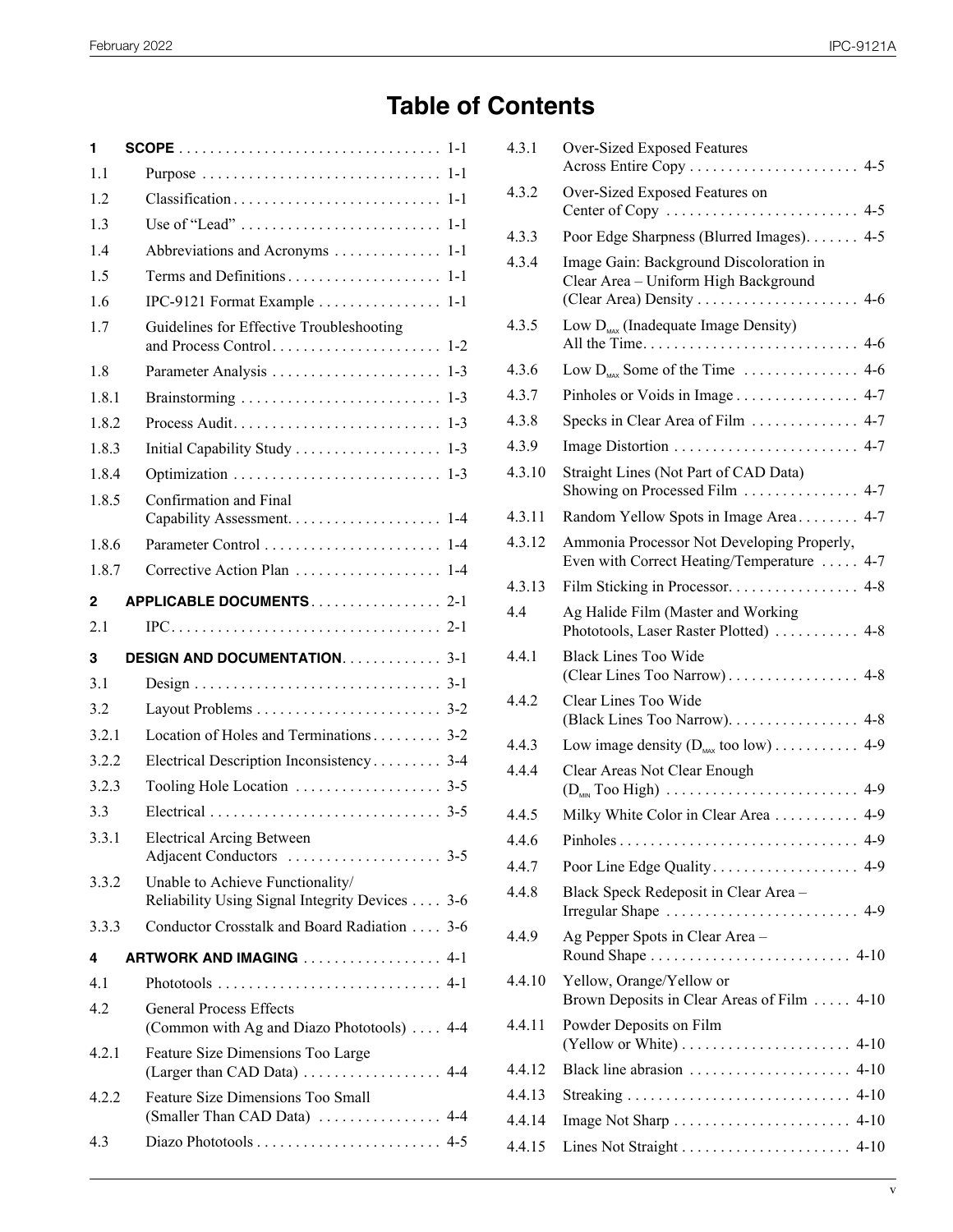| 4.4.16 | Pinholes in Phototool  4-11                                                               |  |  |  |  |
|--------|-------------------------------------------------------------------------------------------|--|--|--|--|
| 4.4.17 | CAD Database Incompatible  4-11                                                           |  |  |  |  |
| 4.4.18 | Long or Slow CAD Database Conversion  4-11                                                |  |  |  |  |
| 4.4.19 | Phototool Not Producing Clear Image  4-11                                                 |  |  |  |  |
| 4.5    | Ag Halide Films - Protective Coatings 4-11                                                |  |  |  |  |
| 4.5.1  | Finished, Laminated (Protective Coating)<br>Artwork Film Curved or Bent  4-11             |  |  |  |  |
| 4.5.2  | Protective Coating Film Wrinkled                                                          |  |  |  |  |
| 4.6    | Glass – Ag Halide $\ldots$ $\ldots$ $\ldots$ 4-12                                         |  |  |  |  |
| 4.6.1  | Line Width Incorrect<br>(Over-Sized or Under-Sized)  4-12                                 |  |  |  |  |
| 4.6.2  | Low Image Density  4-12                                                                   |  |  |  |  |
| 4.6.3  |                                                                                           |  |  |  |  |
| 4.6.4  |                                                                                           |  |  |  |  |
| 4.6.5  | Uneven Density, Mottle or Streaks  4-13                                                   |  |  |  |  |
| 4.6.6  | Specks or Deposits on<br>Processed Glass Plate  4-13                                      |  |  |  |  |
| 4.7    | Glass – Hard-Surface Image on Glass 4-13                                                  |  |  |  |  |
| 4.7.1  | Ragged Lines $\dots \dots \dots \dots \dots \dots \dots \dots$ 4-13                       |  |  |  |  |
| 4.7.2  |                                                                                           |  |  |  |  |
| 4.8    | LDI and Other Digital                                                                     |  |  |  |  |
| 4.8.1  | Resist Image Has Irregular                                                                |  |  |  |  |
| 4.8.2  | Evidence of Skipped Image Pixels, Rows  4-14                                              |  |  |  |  |
| 4.8.3  | Problems with Front-to-Back Image<br>Registration on Top and Bottom of Board  4-15        |  |  |  |  |
| 4.8.4  | Incomplete Polymerization of Resist in<br>Exposed Areas<br>$4 - 15$                       |  |  |  |  |
| 4.8.5  | Resist Image Has Pinholes/Voids  4-15                                                     |  |  |  |  |
| 4.8.6  | Image Lines Have Scalloped (Step-Pattern)<br>Appearance (Especially on Angled Lines) 4-15 |  |  |  |  |
| 4.8.7  |                                                                                           |  |  |  |  |
| 5      | HANDLING AND STORAGE  5-1                                                                 |  |  |  |  |
| 5.1    |                                                                                           |  |  |  |  |
| 5.2    |                                                                                           |  |  |  |  |
| 5.3    | Fracturing of Thin Material or<br>Delicate Designs<br>$5-3$                               |  |  |  |  |
| 5.4    | Blow Holes in Lamination Stack Due to                                                     |  |  |  |  |
| 6      | BASE MATERIALS 6-1                                                                        |  |  |  |  |
| 6.1    |                                                                                           |  |  |  |  |
| 6.1.1  |                                                                                           |  |  |  |  |
| 6.1.2  |                                                                                           |  |  |  |  |
|        |                                                                                           |  |  |  |  |

| <b>IPC-9121A</b> | Februarv 2022<br>______ |
|------------------|-------------------------|
|------------------|-------------------------|

| 6.1.3 |                                                                                   |          |
|-------|-----------------------------------------------------------------------------------|----------|
| 6.1.4 |                                                                                   |          |
| 6.1.5 |                                                                                   |          |
| 6.2   | Problems Associated with Base Materials  6-2                                      |          |
| 6.2.1 |                                                                                   |          |
| 6.2.2 |                                                                                   |          |
| 6.2.3 |                                                                                   |          |
| 6.2.4 | Foreign Material/Inclusions. 6-4                                                  |          |
| 6.2.5 |                                                                                   |          |
| 6.2.6 | Chemical and Thermal Resistance  6-8                                              |          |
| 6.2.7 |                                                                                   |          |
| 7     | MECHANICAL OPERATIONS 7-1                                                         |          |
| 7.1   |                                                                                   |          |
| 7.1.1 |                                                                                   |          |
| 7.1.2 | Hole Quality $\ldots \ldots \ldots \ldots \ldots \ldots \ldots \ldots \ldots$ 7-3 |          |
| 7.1.3 |                                                                                   |          |
| 7.2   | Punching (Pierce and Blank) (Dimensional). . 7-12                                 |          |
| 7.2.1 |                                                                                   |          |
| 7.2.2 | Improperly Located Hole or Feature  7-12                                          |          |
| 7.2.3 | External Dimensions Out of Spec  7-13                                             |          |
| 7.2.4 |                                                                                   |          |
| 7.2.5 |                                                                                   |          |
| 7.2.6 | Fibers and/or Roughness Along Edges 7-13                                          |          |
| 7.2.7 |                                                                                   |          |
| 7.3   |                                                                                   |          |
| 7.3.1 |                                                                                   |          |
| 7.3.2 |                                                                                   |          |
| 7.3.3 |                                                                                   |          |
| 7.3.4 | Cusp Forms on Edge Where Pin-Less<br>Routing Pressure Foot Clamps 7-15            |          |
| 7.3.5 |                                                                                   |          |
| 7.3.6 |                                                                                   |          |
| 7.3.7 | Breaking Bits                                                                     | 7-16     |
| 7.4   |                                                                                   | 7-16     |
| 7.4.1 | Panel Not Square                                                                  | $7 - 16$ |
| 7.4.2 | Panel Lift                                                                        | 7-17     |
| 7.5   |                                                                                   | 7-17     |
| 7.5.1 | Cu Foil Lifting                                                                   | 7-17     |
| 7.5.2 |                                                                                   | $7 - 17$ |
| 7.5.3 | Uneven bevel $\dots\dots\dots\dots\dots\dots\dots\dots\dots$                      | $7 - 17$ |
| 7.5.4 |                                                                                   | 7-18     |
| 7.6   |                                                                                   |          |
| 7.6.1 |                                                                                   |          |
|       |                                                                                   |          |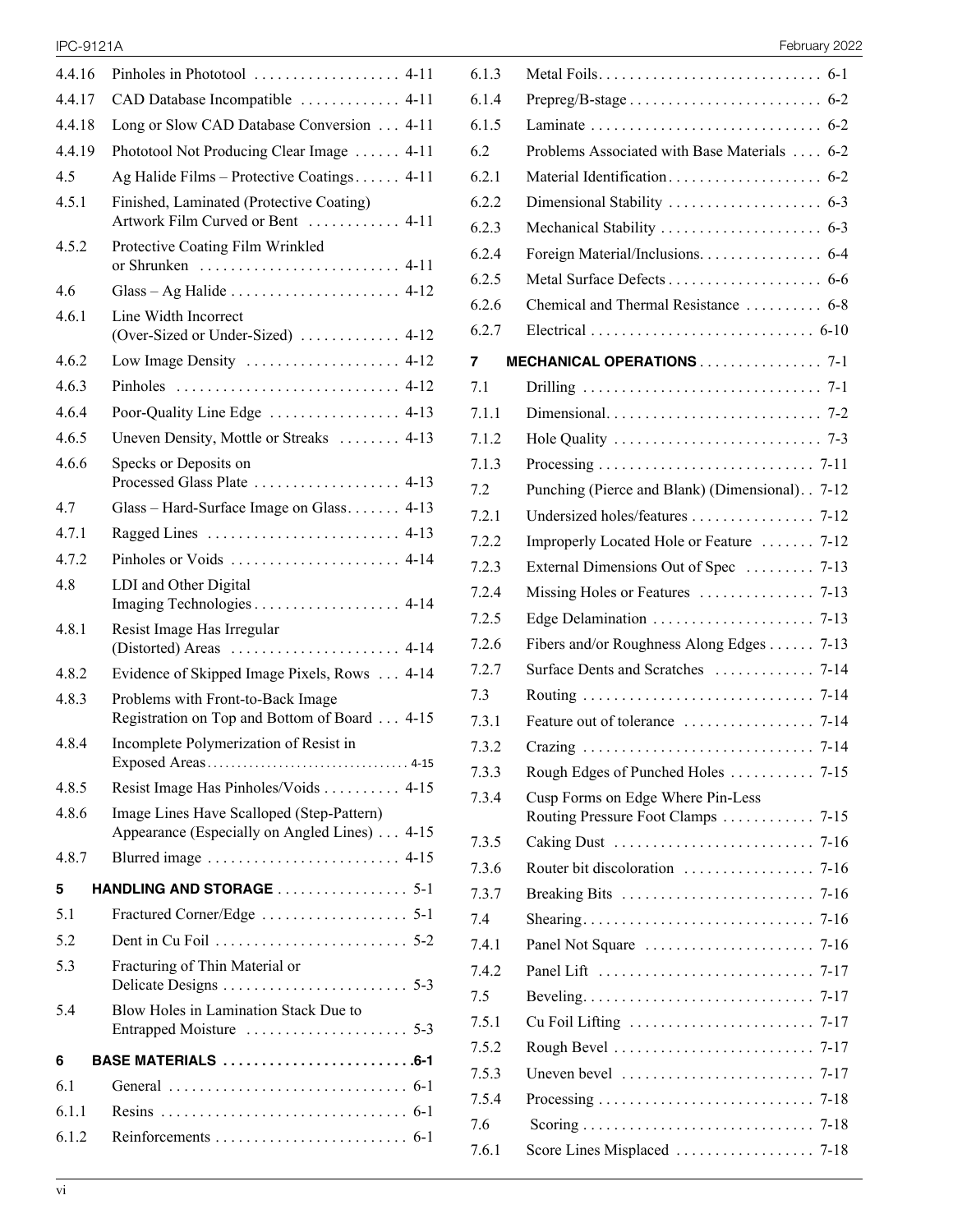| 7.6.2  |                                                                                                           |
|--------|-----------------------------------------------------------------------------------------------------------|
| 7.6.3  | Score Depth Fluctuates from Line to Line  7-19                                                            |
| 7.6.4  | Web Thickness Varies Across One Line  7-19                                                                |
| 7.6.5  |                                                                                                           |
| 7.6.6  | Cutter Wheels Marked Panel Surface 7-19                                                                   |
| 7.7    |                                                                                                           |
| 7.7.1  | Hole Not Properly Located 7-19                                                                            |
| 7.7.2  |                                                                                                           |
| 7.7.3  | Holes Not Drilled $\ldots \ldots \ldots \ldots \ldots \ldots \ldots$ 7-20                                 |
| 7.7.4  | Holes Not Drilled Through 7-20                                                                            |
| 7.7.5  | Blind Via or Microvias Drilled Through  7-20                                                              |
| 7.7.6  |                                                                                                           |
| 7.7.7  |                                                                                                           |
| 7.7.8  |                                                                                                           |
| 7.7.9  | <b>Insufficient Contact Area</b>                                                                          |
|        |                                                                                                           |
| 7.7.10 | Microvias Separation (Thermal Stressed)  7-22                                                             |
| 7.8    |                                                                                                           |
| 7.8.1  | <b>Finished Board Dimension</b>                                                                           |
| 7.8.2  | Incomplete Cut Through Substrate 7-23                                                                     |
| 7.8.3  | Haloing, Crazing, Delamination or                                                                         |
|        |                                                                                                           |
|        |                                                                                                           |
| 7.8.4  |                                                                                                           |
| 8      | <b>HOLE PREPARATION AND METALLIZATION 8-1</b>                                                             |
| 81     |                                                                                                           |
| 8.1.1  | <b>Chemical Desmear Using</b>                                                                             |
| 8.1.2  |                                                                                                           |
| 82     |                                                                                                           |
| 8.2.1  |                                                                                                           |
| 8.2.2  | Voiding in the Via / Lack of                                                                              |
| 8.2.3  | Voids in Glass and Resin.<br>8-15                                                                         |
| 8.3    | Hole Metallization (Conditioning)<br>$8 - 16$                                                             |
| 8.3.1  | Hole Wall Pullaway  8-16                                                                                  |
| 8.3.2  | Bath Control (Includes Cleaner/Conditioner,<br>Microetch Solutions and Rinses). 8-17                      |
| 8.3.3  |                                                                                                           |
| 8.3.4  |                                                                                                           |
| 8.4    | Hole Catalyzation (Sensitizing)<br>(Includes Predip, Catalyst, and<br>Accelerator Baths and Rinses). 8-20 |
| 8.4.1  |                                                                                                           |
| 8.4.2  |                                                                                                           |

|  | PC-9121A |  |
|--|----------|--|
|  |          |  |

| February 2022 |                                                                                      |                |                                                                                  | <b>IPC-9121A</b> |
|---------------|--------------------------------------------------------------------------------------|----------------|----------------------------------------------------------------------------------|------------------|
| 7.6.2         |                                                                                      | 8.5            | Hole Metallization (Cu Deposition)                                               |                  |
| 7.6.3         | Score Depth Fluctuates from Line to Line 7-19                                        |                | (Includes Electroless Cu Bath and Rinses) 8-22                                   |                  |
| 7.6.4         | Web Thickness Varies Across One Line  7-19                                           | 8.5.1          |                                                                                  |                  |
| 7.6.5         |                                                                                      | 8.5.2          |                                                                                  |                  |
| 7.6.6         | Cutter Wheels Marked Panel Surface 7-19                                              | 8.5.3          |                                                                                  |                  |
| 7.7           |                                                                                      | 8.6            |                                                                                  |                  |
| 7.7.1         | Hole Not Properly Located 7-19                                                       | 8.6.1          | Poor Interconnect Conductivity During                                            |                  |
| 7.7.2         |                                                                                      | 8.7            | Direct Metallization Processes  8-32                                             |                  |
| 7.7.3         |                                                                                      | 8.7.1          | Pd-Based Direct Metallization Processes 8-32                                     |                  |
| 7.7.4         | Holes Not Drilled Through 7-20                                                       | 8.7.2          | Carbon Black and Graphite                                                        |                  |
| 7.7.5         | Blind Via or Microvias Drilled Through  7-20                                         |                |                                                                                  |                  |
| 7.7.6         |                                                                                      | 8.8            |                                                                                  |                  |
| 7.7.7         |                                                                                      | 8.9            | Full-Build Electroless Cu  8-36                                                  |                  |
| 7.7.8         |                                                                                      | 8.9.1          |                                                                                  |                  |
| 7.7.9         | <b>Insufficient Contact Area</b>                                                     | 8.9.2          |                                                                                  |                  |
| 7.7.10        | Microvias Separation (Thermal Stressed)  7-22                                        | 8.10           |                                                                                  |                  |
| 7.8           |                                                                                      | 8.10.1         | Electrolytic Cu Peels from Base Metal  8-39                                      |                  |
| 7.8.1         | <b>Finished Board Dimension</b>                                                      | 8.10.2         | Partial Plating of Circuit Pattern<br>(Skip Plating / Step Plating)  8-40        |                  |
|               |                                                                                      | 8.10.3         | Nonuniform Plating Distribution Across                                           |                  |
| 7.8.2         | Incomplete Cut Through Substrate 7-23                                                |                |                                                                                  |                  |
| 7.8.3         | Haloing, Crazing, Delamination or                                                    | 8.10.4         | Voids in Holes<br>(Not Seen After Electroless Cu)  8-41                          |                  |
| 7.8.4         |                                                                                      | 8.10.5         |                                                                                  |                  |
| 8             | <b>HOLE PREPARATION AND METALLIZATION 8-1</b>                                        | 8.10.6         |                                                                                  |                  |
| 8.1           |                                                                                      | 8.10.7         | Barrel Plating Issues Due to Insufficient<br>Resistance to Thermal Stresses 8-44 |                  |
| 8.1.1         | Chemical Desmear Using                                                               | 8.10.8         | Electroplated Cu, Corner or                                                      |                  |
| 8.1.2         |                                                                                      |                |                                                                                  |                  |
| 8.2           |                                                                                      | 8.10.9         |                                                                                  |                  |
| 8.2.1         | Electroless Void $\ldots$ , 8-13                                                     |                | 8.10.10 Incomplete Microvia Cu Fill. 8-47                                        |                  |
| 8.2.2         | Voiding in the Via / Lack of                                                         |                | 8.10.11 Failure to Meet Cu Mechanical Requirements 8-47                          |                  |
|               |                                                                                      |                | 8.10.12 Columnar Cu Grain Structure 8-48                                         |                  |
| 8.2.3         | Voids in Glass and Resin. 8-15                                                       |                | 8.10.13 Nodules or Bumps in Critical Contact Area 8-49                           |                  |
| 8.3           | Hole Metallization (Conditioning)  8-16                                              |                | 8.10.14 Excessive Foam in Plating Solution  8-50                                 |                  |
| 8.3.1         | Hole Wall Pullaway  8-16                                                             |                |                                                                                  |                  |
| 8.3.2         | Bath Control (Includes Cleaner/Conditioner,<br>Microetch Solutions and Rinses). 8-17 | 8.11<br>8.11.1 | Material and Properties for                                                      |                  |
| 8.3.3         |                                                                                      |                | Nonconductive Plugging Paste  8-52                                               |                  |
| 8.3.4         |                                                                                      | 8.11.2         | The Relationship Between Coefficient of                                          |                  |
| 8.4           | Hole Catalyzation (Sensitizing)                                                      |                | Thermal Expansion (CTE) and                                                      |                  |
|               | (Includes Predip, Catalyst, and                                                      |                | Glass Transition Temperature $(T_p)$ 8-53                                        |                  |
|               | Accelerator Baths and Rinses). 8-20                                                  | 9              | <b>SURFACE PREPARATION</b>                                                       |                  |
| 8.4.1         |                                                                                      |                | (CLEANING STRUCTURING) 9-1                                                       |                  |
| 8.4.2         |                                                                                      | 9.1            | Mechanical Cleaning Surface Preparation  9-1                                     |                  |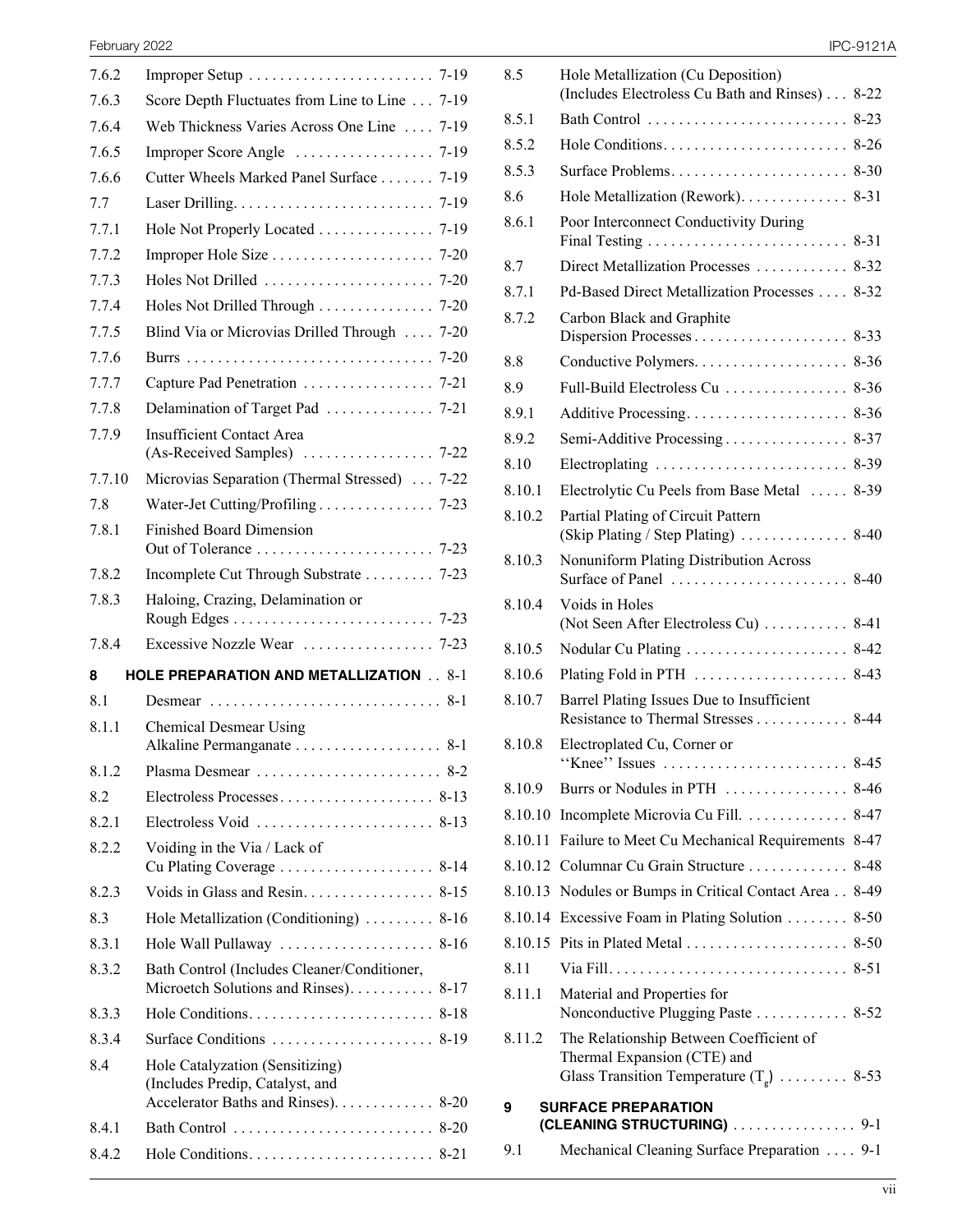| 9.1.1  |                                                                                        |
|--------|----------------------------------------------------------------------------------------|
| 9.1.2  |                                                                                        |
| 9.1.3  | Scrubbing Electroless Cu Surface Before                                                |
| 9.1.4  | Denoduling Panel-Plated Electroplated Cu                                               |
| 9.1.5  | Surface Preparation of Panel-Plated<br>Electroplated Cu Before Tent and Etch           |
| 9.1.6  | Surface Preparation Before Fusing 9-8                                                  |
| 9.2    | Chemical Surface Preparation 9-8                                                       |
| 9.2.1  |                                                                                        |
| 9.2.2  | Innerlayer Surface Preparation Before                                                  |
| 9.2.3  | Surface Preparation of Imaged Innerlayers<br>Before Multilayer Bonder Application 9-10 |
| 9.2.4  | Through-Hole Hole Wall Preparation<br>(Desmear) Before Electroless Cu Plating  9-11    |
| 9.2.5  | Electroless Cu Surface Preparation Before<br>Pattern or Panel Plating 9-12             |
| 9.2.6  | Solder Conditioning Before Fusing 9-12                                                 |
| 9.2.7  | Cleaning After Fusing or<br>Hot-Air Solder Leveling (HASL)  9-12                       |
| 9.3    |                                                                                        |
| 9.3.1  | Cu-to-Cu Peelers After Pattern Plating  9-13                                           |
| 9.3.2  | Resist Breakdown, Edge-Lifting, and<br>Under-Plating During Pattern Plating 9-13       |
| 9.3.3  | Resist Image Stripped in the Electrocleaner 9-13                                       |
| 9.3.4  |                                                                                        |
| 9.4    |                                                                                        |
| 10     | <b>INTERCONNECT FORMATION 10-1</b>                                                     |
| 10.1   |                                                                                        |
| 10.1.1 |                                                                                        |
| 10.1.2 |                                                                                        |
| 10.1.3 |                                                                                        |
| 10.1.4 | Laser Direct Imaging (LDI) of Photoresist 10-22                                        |
| 10.1.5 | Electrophoretically Deposited Photoresist<br>$10-22$                                   |
| 10.2   | Inner Layer Fabrication<br>$10 - 23$                                                   |
| 10.2.1 | $10 - 23$                                                                              |
| 10.2.2 | Inner Layer Problems<br>$10 - 23$                                                      |
| 10.3   |                                                                                        |
|        | $10 - 24$<br>Print-and-Etch Inner Layers                                               |
| 10.3.1 | $10 - 24$                                                                              |
| 10.3.2 | Resist Residue on Inner Layers<br>$10 - 24$                                            |
| 10.3.3 | 10-24                                                                                  |

IPC-9121A February 2022

| 10.4.1 | $10 - 24$                                                                                          |
|--------|----------------------------------------------------------------------------------------------------|
| 10.4.2 | $10 - 24$                                                                                          |
| 10.4.3 | Etching<br>10-24                                                                                   |
| 10.5   | Cu Treatment to Improve                                                                            |
|        | Laminate Adhesion<br>$10 - 25$                                                                     |
| 10.5.1 | Double-Treated Cu/Laminator's Oxide<br>$10 - 25$                                                   |
| 10.5.2 | 10-25<br>Black or Red/Brown Oxide Coatings                                                         |
| 10.5.3 | $10 - 27$                                                                                          |
| 10.5.4 | Oxide Post-treatment<br>10-28                                                                      |
| 10.5.5 | Conveyorized Oxide Systems<br>10-29                                                                |
| 10.5.6 | Delamination Relating to Application                                                               |
| 10.5.7 | <b>Alternative Oxide Coatings</b><br>(Surface Etch-Organo-Metallic)  10-30                         |
| 11     |                                                                                                    |
| 11.1   | Equipment-Related Effects and Effects from                                                         |
| 11.1.1 | Nonuniform Etch from                                                                               |
| 11.1.2 | Nonuniform Etch<br>(Cu Left on Some Areas Of Panel<br>While Other Areas are Etched Properly)  11-1 |
| 11.1.3 | <b>Excessive Undercut</b><br>(Over-Etching Conductor)<br>$11-2$                                    |
| 11.1.4 | Panels Skewing on Conveyor<br>$11 - 2$                                                             |
| 11.1.5 | Cu Left Around Circuit Patterns<br>$11-3$                                                          |
| 11.1.6 | Etch Rate Slows<br>$11-3$                                                                          |
| 11.1.7 | <b>Etchant Attacks Resist</b><br>(Print-and-Etch Work)<br>$11-3$                                   |
| 11.1.8 | Front of Panel Etches Differently From                                                             |
| 11.2   | Cupric Chloride<br>$11-4$                                                                          |
| 11.2.1 | Bath Control<br>11-4                                                                               |
| 11.2.2 | Improper Etching<br>11-6                                                                           |
| 11.3   | Alkaline (Ammonial) Etchants<br>$11 - 7$                                                           |
| 11.3.1 | Bath Control<br>$11 - 7$                                                                           |
| 11.3.2 | Improper Etching<br>$11-9$                                                                         |
| 11.4   | Peroxide-Sulfuric Etchants 11-10                                                                   |
| 11.4.1 | Bath Control<br>$11-10$                                                                            |
| 11.4.2 | 11-12                                                                                              |
| 11.5   | Ferric Chloride<br>$11 - 13$                                                                       |
| 11.5.1 | Bath Control<br>$11 - 13$                                                                          |
| 11.5.2 | Improper Etching<br>11-14                                                                          |
| 11.6   | Ammonium or Sodium Persulfate<br>$11-15$                                                           |
| 11.6.1 |                                                                                                    |
|        |                                                                                                    |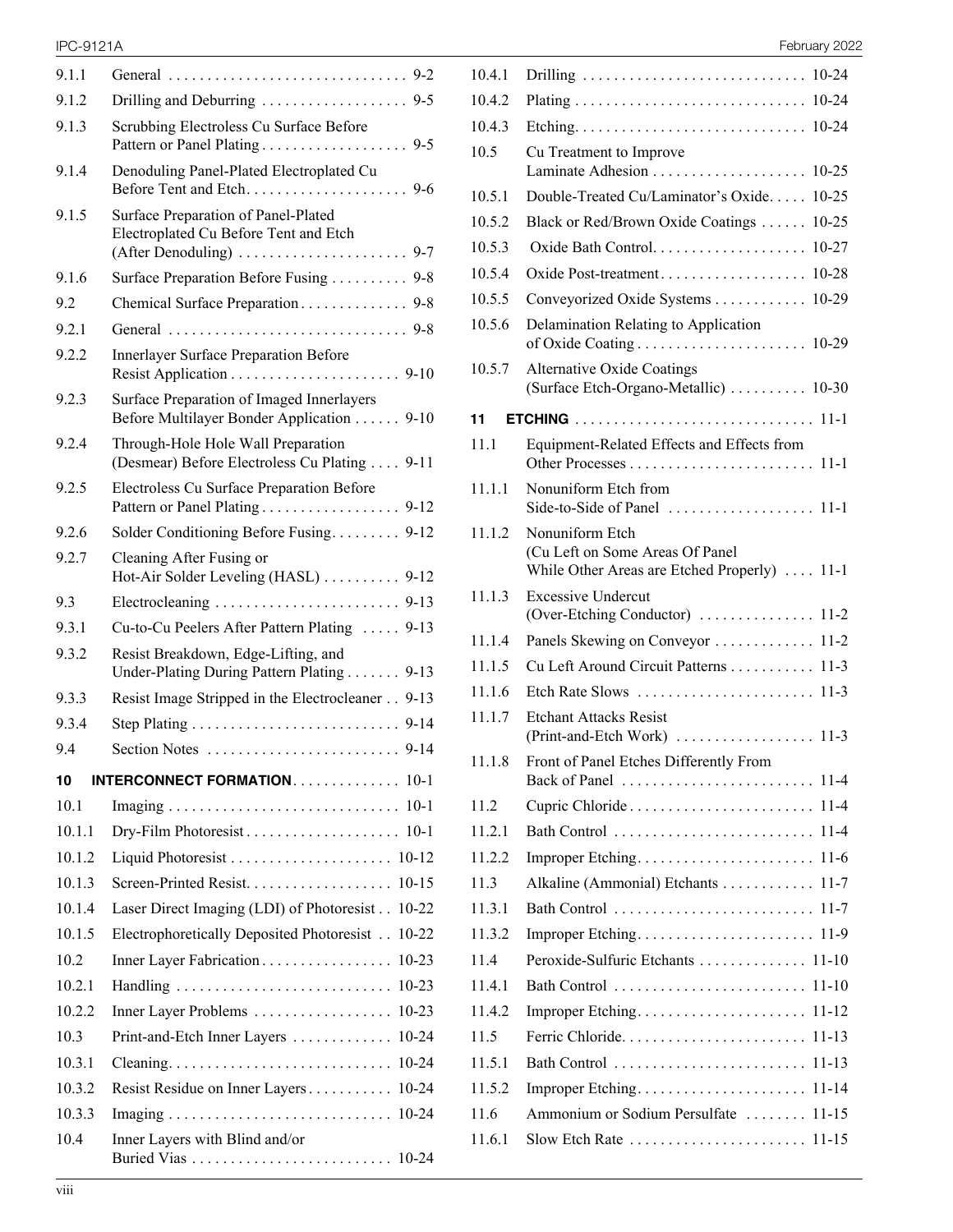| 12     | LAYERING AND LAMINATION 12-1   |           |
|--------|--------------------------------|-----------|
| 12.1   |                                |           |
| 12.1.1 |                                |           |
| 12.1.2 | Blisters/Delamination and      | $12 - 4$  |
| 12.1.3 |                                | $12 - 5$  |
| 12.1.4 |                                | $12-6$    |
| 12.1.5 |                                | $12 - 7$  |
| 12.1.6 | Panel/Board Thickness          | $12 - 7$  |
| 12.1.7 |                                | $12 - 8$  |
| 12.1.8 |                                | $12 - 8$  |
| 12.1.9 |                                |           |
| 12.2   |                                |           |
| 12.2.1 | Misregistration 12-10          |           |
| 12.2.2 | Blisters/Delamination  12-11   |           |
| 12.2.3 |                                |           |
| 12.2.4 | Surface Imperfections 12-13    |           |
| 12.3   |                                |           |
| 12.3.1 | Blisters/Delamination  12-14   |           |
| 12.3.2 |                                |           |
| 12.4   |                                | $12 - 15$ |
| 12.4.1 |                                | $12 - 15$ |
| 12.4.2 |                                |           |
| 12.4.3 |                                | $12 - 16$ |
| 12.4.4 |                                |           |
| 12.4.5 | Surface Imperfections 12-17    |           |
| 12.5   |                                |           |
| 12.5.1 |                                |           |
| 12.5.2 | Surface Imperfections 12-19    |           |
| 12.6   |                                | 12-19     |
| 12.6.1 |                                | 12-19     |
| 12.6.2 | Blisters/Delamination          | $12 - 20$ |
| 12.6.3 | Laminate Voids                 | 12-20     |
| 12.6.4 |                                | $12 - 20$ |
| 12.7   |                                | $12 - 21$ |
| 12.7.1 |                                | $12 - 21$ |
| 12.7.2 | Blisters/Delamination          | $12 - 21$ |
| 12.8   | Prepreg (B-Stage) Preparation. | 12-24     |
| 12.8.1 | Blisters/Delamination          | $12 - 24$ |
| 12.8.2 | Laminate Voids                 | 12-25     |
| 12.8.3 | Panel Thickness                | $12 - 25$ |
| 12.9   |                                | $12 - 26$ |
| 12.9.1 |                                |           |

|  | PC-9121A |  |
|--|----------|--|
|  |          |  |

| 12.9.2  | Surface Imperfections  12-26                                                                            |           |
|---------|---------------------------------------------------------------------------------------------------------|-----------|
| 12.10   |                                                                                                         |           |
| 12.10.1 | Blisters/Delamination  12-26                                                                            |           |
| 12.10.2 | Bow and Twist (Warped)  12-26                                                                           |           |
| 12.10.3 | Panel Thickness                                                                                         | $12 - 26$ |
| 12.10.4 | Surface Imperfections 12-27                                                                             |           |
| 12.11   |                                                                                                         | $12 - 27$ |
| 12.11.1 | Misregistration                                                                                         | $12 - 27$ |
| 12.11.2 |                                                                                                         |           |
| 12.11.3 | Bow and Twist (Warped)  12-29                                                                           |           |
| 12.11.4 |                                                                                                         |           |
| 12.11.5 | Resin Starvation                                                                                        | $12 - 32$ |
| 12.11.6 | Panel Thickness                                                                                         | 12-33     |
| 12.12   | Bake After Lamination                                                                                   | $12 - 34$ |
| 12.12.1 | Blisters/Delamination                                                                                   | $12 - 34$ |
|         | 12.12.2 Bow and Twist (Warped)  12-34                                                                   |           |
| 12.12.3 | Surface Imperfections 12-34                                                                             |           |
| 12.13   | Subsequent Processing  12-35                                                                            |           |
| 12.13.1 |                                                                                                         |           |
| 12.14   |                                                                                                         |           |
| 13.     |                                                                                                         |           |
|         | <b>FINAL FINISHES</b> 13-1                                                                              |           |
| 13.1    |                                                                                                         |           |
| 13.1.1  |                                                                                                         |           |
| 13.1.2  |                                                                                                         |           |
| 13.2    | Electroless Coatings  13-4                                                                              |           |
| 13.2.1  |                                                                                                         |           |
| 13.2.2  |                                                                                                         |           |
| 13.3    | Organic Solderability Preservative (OSP). 13-12                                                         |           |
| 13.3.1  | OSP Coating Has Nonuniform Appearance<br>Over Cu                                                        | $13 - 12$ |
| 13.3.2  | White Precipitate on Printed Boards or<br>in the OSP Process Tank $\dots \dots \dots \dots \dots 13-13$ |           |
| 13.3.3  | Poor Solderability with OSP<br>(Dewetting, Incomplete Solder Flow-Up)                                   | $13 - 13$ |
| 13.4    | Metallic Protective Coatings                                                                            | $13 - 14$ |
| 13.4.1  |                                                                                                         | $13 - 14$ |
| 13.4.2  | Infrared Fusing                                                                                         | $13 - 16$ |
| 13.4.3  | Hot-Oil Reflow                                                                                          | $13 - 16$ |
| 13.4.4  | Vapor-Phase Fusing                                                                                      | 13-17     |
| 13.5    |                                                                                                         | $13 - 17$ |
| 13.5.1  |                                                                                                         | 13-17     |
| 13.5.2  | Machine/Material Problems                                                                               | 13-19     |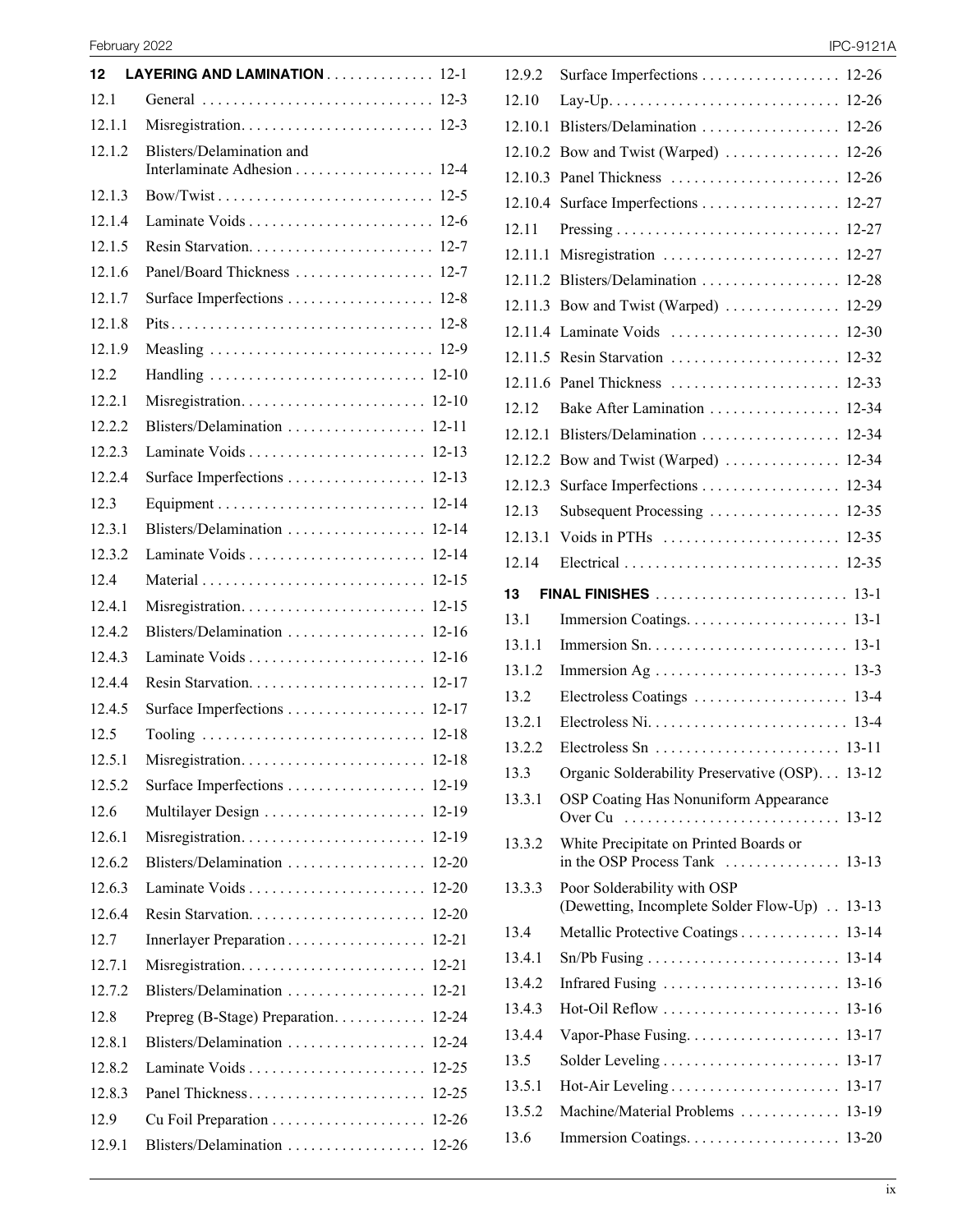| 13.6.1  | Immersion Sn. $\dots \dots \dots \dots \dots \dots \dots \dots \dots \dots \dots \dots \dots$ 13-20 |
|---------|-----------------------------------------------------------------------------------------------------|
| 13.6.2  |                                                                                                     |
| 13.6.3  |                                                                                                     |
| 13.7    | Electroless Coatings<br>$13 - 23$                                                                   |
| 1371    | $Electroless Ni. \ldots \ldots \ldots \ldots \ldots \ldots \ldots$<br>$13 - 23$                     |
| 13.7.2  | Electroless Sn $\dots\dots\dots\dots\dots\dots\dots\dots$<br>$13 - 25$                              |
| 13.8    | Microvias<br>$13 - 26$                                                                              |
| 13.8.1  | Etch Artifacts Observed after<br>Microsectioning of Microvias<br>$13 - 26$                          |
| 13.8.2  | Plating Artifacts in Microvia  13-26                                                                |
| 13.8.3  | Missing Surface Cu Plating  13-27                                                                   |
| 13.8.4  | Deformation-Induced Voiding in<br>Flex Observed after Microsectioning  13-27                        |
| 13.8.5  |                                                                                                     |
| 13.8.6  | Design Issues with Stacked or<br>Staggered Vias Misregistration  13-28                              |
| 13.8.7  | Cu-Filled Microvia Voids<br>13-29                                                                   |
| 13.9    | Pattern Plating Rim Voids<br>$13 - 30$                                                              |
| 13.9.1  | $13 - 30$                                                                                           |
| 13.9.2  | $13 - 30$                                                                                           |
| 13.9.3  | $13 - 31$                                                                                           |
| 13.9.4  | $Rim$ Void – Example 4 13-31                                                                        |
|         |                                                                                                     |
| 14      | NONMETALLIC COATINGS  14-1                                                                          |
| 14.1    | Permanent Solder Resist  14-1                                                                       |
| 14.1.1  | Screen-Printable Solder Resists<br>(Thermal and UV Cure). 14-1                                      |
| 14.1.2  | Misregistration  14-2                                                                               |
| 14.1.3  | Incomplete Cure (Thermal-Cure Inks)<br>$14-3$                                                       |
| 14.1.4  | Incomplete Cure (UV-Cure Inks)  14-3                                                                |
| 14.1.5  | Adhesion Failure  14-4                                                                              |
| 14.1.6  | Solder Resist on Lands or in Holes  14-4                                                            |
| 14.1.7  | Solder Mask Adhesion Failure after                                                                  |
| 14.1.8  | Over-Cure of Solder Mask  14-5                                                                      |
| 14.1.9  | Insufficient Moisture/Insulation Resistance 14-5                                                    |
| 14.1.10 | Skipping<br>14-6                                                                                    |
| 14.1.11 |                                                                                                     |
| 14.1.12 |                                                                                                     |
| 14.1.13 | Liquid Photoimageable (LPI) Solder Resist . 14-14                                                   |
| 14.2    | Temporary Protective Coatings<br>14-20                                                              |
| 14.2.1  |                                                                                                     |
| 14.2.2  | Rosin- and Resin-Based Coatings                                                                     |

## IPC-9121A February 2022

| 14.2.4    |                                                                                                   |
|-----------|---------------------------------------------------------------------------------------------------|
| 14.3      | Temporary Solder Resists  14-23                                                                   |
| 14.3.1    |                                                                                                   |
| 14.4      | Nomenclature (Legend) -<br>Nonmetallic Materials 14-24                                            |
| 14.4.1    |                                                                                                   |
| 15        | <b>FLEXIBLE AND RIGID-FLEX</b><br>$15 - 1$                                                        |
| 15.1      | Flexible Printed Board Anomalies<br>$15-1$                                                        |
| 15.1.1    | Coverlay Coverage (Surface Preparation)<br>$15 - 1$                                               |
| 15.1.2    | Coverlay Coverage (Mechanical Preparation)<br>$15 - 2$                                            |
| 15.1.3    | Adhesive Squeeze-Out - Land Area<br>$15 - 2$                                                      |
| 15.1.4    | Adhesive Squeeze-Out - Foil Surface<br>$15-3$                                                     |
| 15.1.5    | Access Hole Registration<br>$15-3$                                                                |
| 15.1.6    | Plating Defects<br>$15-4$                                                                         |
| 15.1.7    | Transitional Zone Squeeze-Out<br>$15 - 5$                                                         |
| 15.1.8    | Solder Wicking/Plating Under Coverlay<br>$15-6$                                                   |
| 15.1.9    | $15 - 7$                                                                                          |
| 15.1.10   | $15-8$                                                                                            |
| 15.1.11   | Smear Removal<br>$15-9$                                                                           |
| 15.1.12   |                                                                                                   |
| 15.1.13   |                                                                                                   |
| 15.2      | $15-11$                                                                                           |
| 15.2.1    | Delamination or Insufficient Squeeze-Out<br>$15 - 11$                                             |
| 15.2.2    | Incorrect Radius<br>$15 - 11$                                                                     |
| 15.2.3    | Delamination of Stiffener  15-12                                                                  |
| 15.2.4    |                                                                                                   |
| 15.2.5    |                                                                                                   |
| 15.2.6    | Delamination<br>$15-13$                                                                           |
| 15.2.7    | Foreign Material<br>15-14                                                                         |
| 15.2.8    | Holes in Flex Area<br>$15 - 14$                                                                   |
| 15.2.9    | Holes Too Close to Transition Area<br>$15 - 15$                                                   |
| 15.2.10   | Delamination<br>$15 - 15$                                                                         |
| 15.2.11   | Cu Nesting and Stacking (Telegraphing)<br>$15 - 16$                                               |
| 15.2.12   | Insufficient Bend Radius<br>$15 - 17$                                                             |
| 15.2.13   | Wrinkles in Flex Circuit Coverlay<br>15-17                                                        |
| 15.2.14   | Wrinkling During Flexing of Material<br>15-18                                                     |
| 15.2.15   | Too Rigid for Depanelization 15-19                                                                |
|           | Tables                                                                                            |
| Table 7-1 | Drilling Variables and Effects 7-1                                                                |
| Table 7-2 | Provides a correlation between<br>punching process variables and<br>punching process effects 7-12 |

Table 7-3 Scoring Variables and Effects . . . . . . . . . 7-18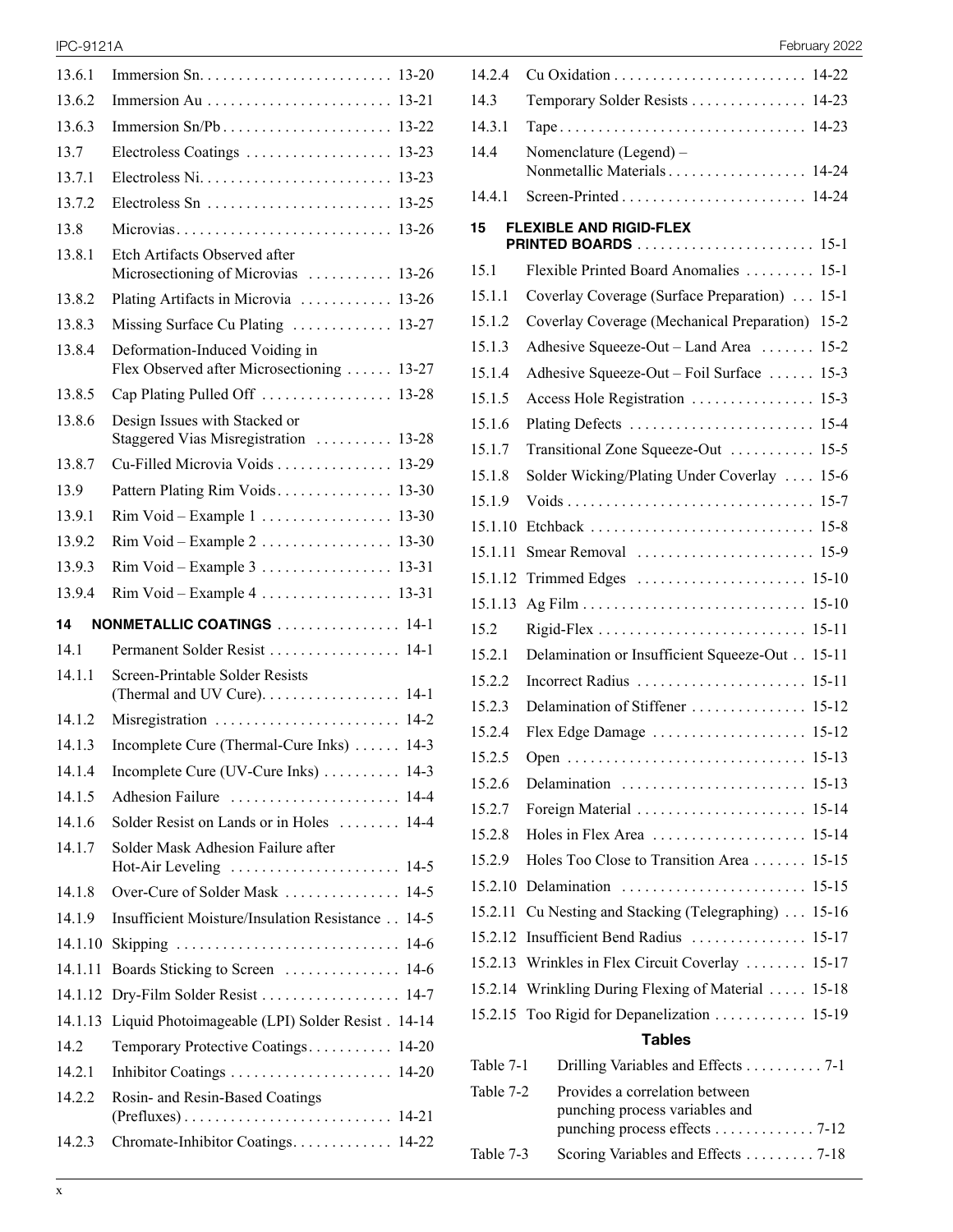| Table 8-1     | Electroless Cu Process-Problem<br>Sources and Subsequent Effects 8-13            |  |
|---------------|----------------------------------------------------------------------------------|--|
| Table 8-2     | Critical Contaminants for Electroless Cu<br>Working Bath and Their Symptoms 8-22 |  |
| Table 9-1     | Surface Preparation Method by<br>Laminate Thickness 9-18                         |  |
| Table 12-1    | Laminate Process - Problem Sources<br>and Subsequent Effects 12-3                |  |
|               | <b>Figures</b>                                                                   |  |
| Figure 1-1    | Photo Resist Under-Exposure 1-2                                                  |  |
| Figure 3-1    |                                                                                  |  |
| Figure 3-2    |                                                                                  |  |
| Figure 3-3    |                                                                                  |  |
| Figure 3-4    | Datum Lines Outside of Board 3-4                                                 |  |
| Figure 3-5    | Non-matching Layout 3-4                                                          |  |
| Figure 3-6    |                                                                                  |  |
| Figure 3-7    | Signal Integrity Test. 3-6                                                       |  |
| Figure 4-1    | Raster Scanning vs. Vector Plotting  4-1                                         |  |
| Figure 4-2    | Negative vs. Positive Working                                                    |  |
| Figure 4-3    | Dimension Change in Polyester Phototools<br>(Size Change During Drying) 4-3      |  |
| Figure 5-1    |                                                                                  |  |
| Figure 5-2    |                                                                                  |  |
| Figure 5-3    | Thin Material Fracture5-3                                                        |  |
| Figure 6-1    | Cu Embedded in Resin 6-4                                                         |  |
| Figure 6-2    |                                                                                  |  |
| Figure 6-3    | Dark Spots within Laminate or<br>Prepreg Caused by Embedded Fibers 6-6           |  |
| Figure 6-4    |                                                                                  |  |
| Figure 6-5    |                                                                                  |  |
| Figure 6-6    |                                                                                  |  |
| Figure 6-7    | Cu Foil Crack Near Plated Cu. 6-10                                               |  |
| Figure 7-1    | Hole Misregistration 7-2                                                         |  |
| Figure 7-2    | Resin Smear on Exposed Internal                                                  |  |
| Figure 7-3    | Fiber Protrusion from                                                            |  |
| Figure 7-4    |                                                                                  |  |
| Figure 7-5    |                                                                                  |  |
| Figure 7-6    | Plating Over Rough Hole Wall 7-7                                                 |  |
| Figure 7-7    |                                                                                  |  |
| Figure 7-8    | Debris in Hole $\dots \dots \dots \dots \dots \dots \dots \dots$ . 7-9           |  |
| Figure 7-9    |                                                                                  |  |
| Figure $7-10$ | Excess Cu in Back-Drilled hole  7-10                                             |  |
|               |                                                                                  |  |

|  | IPC-9121A |  |
|--|-----------|--|
|  |           |  |

| Figure 7-11   |                                                                     |
|---------------|---------------------------------------------------------------------|
| Figure 7-12   | Rough Punched-Hole Edge  7-15                                       |
| Figure 7-13   |                                                                     |
| Figure 7-14   | Laser Drill through<br>Microvia Target Pad 7-20                     |
| Figure 7-15   |                                                                     |
| Figure 7-16   |                                                                     |
| Figure 7-17   | Insufficient Contact Area  7-22                                     |
| Figure 7-18   | Microvia Plating Separation 7-22                                    |
| Figure 8-1    | Drill Smear  8-2                                                    |
| Figure 8-2    | Before Smear Removal (Left) and                                     |
|               |                                                                     |
| Figure 8-3    | Uneven Smear/Resin Removal 8-3                                      |
| Figure 8-4    | Excessive Resin Removal 8-4                                         |
| Figure 8-5    |                                                                     |
| Figure 8-6    | Wicking Along Glass Fibers 8-6                                      |
| Figure 8-7    |                                                                     |
| Figure 8-8    | Excessive Negative Etchback  8-8                                    |
| Figure 8-9    |                                                                     |
| Figure 8-10   | Poor Drill Quality  8-10                                            |
| Figure 8-11   |                                                                     |
| Figure 8-12   | Resin Between Microvia and                                          |
| Figure 8-13   | Plating Void on Resin-Rich                                          |
| Figure 8-14   | Insufficient Cu Plating Coverage                                    |
| Figure 8-15   |                                                                     |
| Figure $8-16$ | PTH Plating Voiding 8-14                                            |
| Figure 8-17   |                                                                     |
| Figure 8-18   | PTH Cu Plating Pull-Away from<br>Hole Wall8-16                      |
| Figure 8-19   | Excessive Foam8-17                                                  |
| Figure 8-20   |                                                                     |
| Figure 8-21   | Blistered Cu  8-19                                                  |
| Figure 8-22   | Fingerprint $\ldots \ldots \ldots \ldots \ldots \ldots \ldots 8-19$ |
| Figure 8-23   | Electroless Cu Voids Caused by<br>Ineffective Catalyst Bath  8-21   |
| Figure 8-24   | Voids Caused by<br>Improper Acceleration 8-22                       |
| Figure 8-25   | Electroless Cu Deposits 8-23                                        |
| Figure 8-26   | PTH Plating Void on/Glass Area  8-26                                |
| Figure 8-27   | Plating Void on Resin Area Only  8-27                               |
| Figure 8-28   | Cu Blister / Hole Wall Pull-Away 8-28                               |
| Figure 8-29   |                                                                     |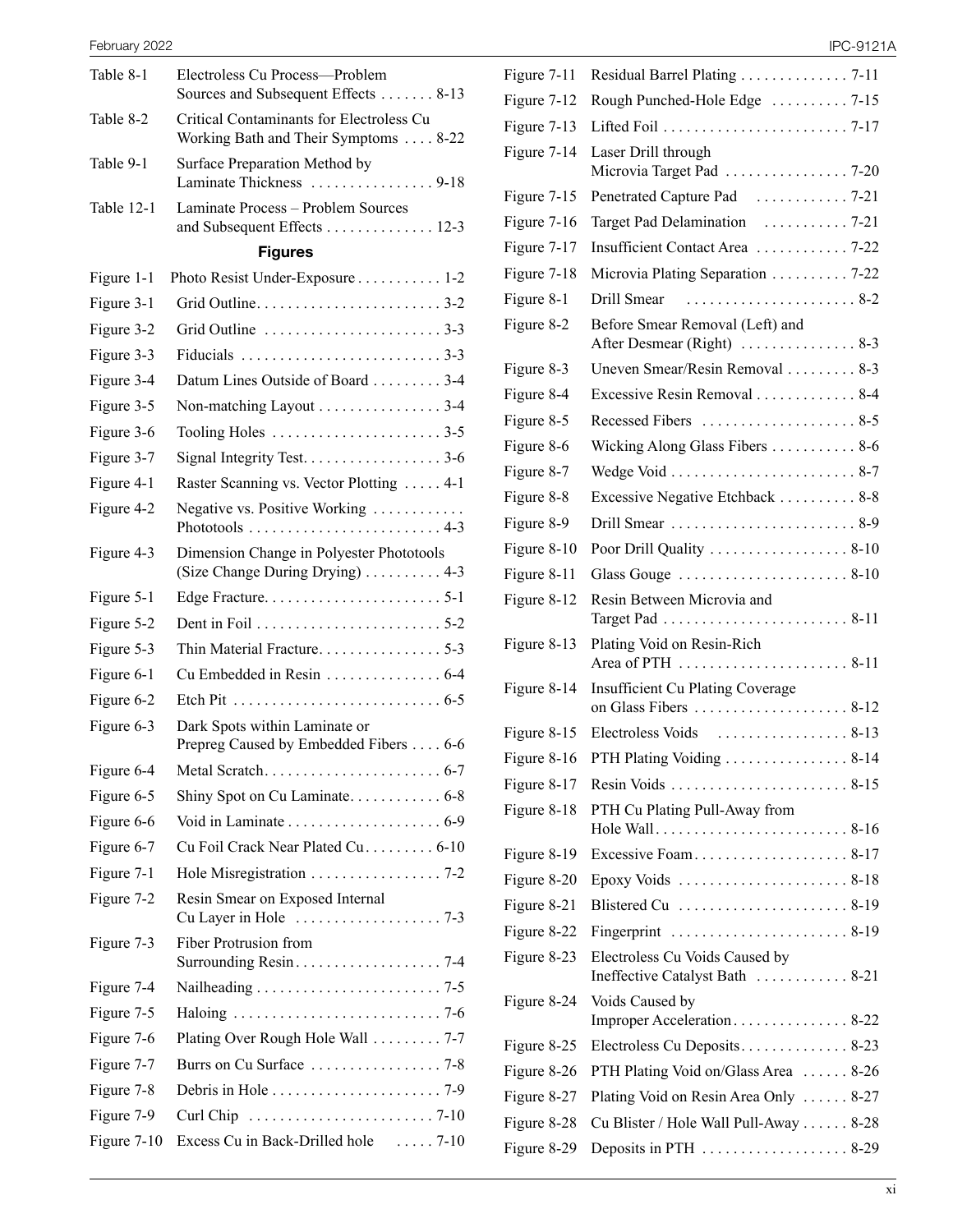| Figure 8-30 | Rough Plating on Surface  8-29                                                                                |
|-------------|---------------------------------------------------------------------------------------------------------------|
| Figure 8-31 | Rough Deposit  8-31                                                                                           |
| Figure 8-32 |                                                                                                               |
| Figure 8-33 | PTH Plating Voids Due to<br>Air Bubble Entrapment 8-41                                                        |
| Figure 8-34 | PTH Plating Void Due to<br>Partial Etch-Out of Electroless Cu. 8-41                                           |
| Figure 8-35 | Nodular Plating with<br>Particulate Matter  8-42                                                              |
| Figure 8-36 | Nodules Near Interface of<br>Resist Sidewall and Surface  8-42                                                |
| Figure 8-37 |                                                                                                               |
| Figure 8-38 | Barrel Plating Cracks. 8-44                                                                                   |
| Figure 8-39 |                                                                                                               |
| Figure 8-40 | Plating Nodules in Contact Area  8-46                                                                         |
| Figure 8-41 | Microvia Not Completely Filled 8-47                                                                           |
| Figure 8-42 | Columnar Grain Structure  8-48                                                                                |
| Figure 8-43 |                                                                                                               |
| Figure 8-44 |                                                                                                               |
| Figure 8-45 |                                                                                                               |
| Figure 8-46 | High-Density Interconnect (HDI)<br>Substrate with Plugged Vias  8-51                                          |
| Figure 8-47 | Over-Metallized Via-in-Pad  8-51                                                                              |
| Figure 8-48 | Excessive CTE Leading to Plated Cu<br>Lifting From Filled Via 8-52                                            |
| Figure 8-49 | Cracked Via Plug Caused by an<br>Uncontrolled and Excessively Fast<br>Curing Process  8-53                    |
| Figure 8-50 | Filled Material Depression 8-54                                                                               |
| Figure 8-51 | Insufficient Wrap Plating  8-54                                                                               |
| Figure 8-52 | Cu Plating Separation $\ldots \ldots \ldots \ldots 8-55$                                                      |
| Figure 8-53 | Filled Via Voiding 8-55                                                                                       |
| Figure 9-1  |                                                                                                               |
| Figure 9-2  | Hole Void Due to Broken Tent  9-7                                                                             |
| Figure 9-3  | Sample Results of<br>Brush Footprint Test 9-14                                                                |
| Figure 9-4  | Contact Profilometry Scan 9-15                                                                                |
| Figure 9-5  | <b>Example Optical Profilometry</b><br>(Surface Data) $\ldots \ldots \ldots \ldots \ldots \ldots \ldots$ 9-15 |
| Figure 9-6  | Preferred Roughness and Speed Ranges                                                                          |
| Figure 9-7  | Preferred Roughness and<br>Cutting Speed for Brush Types 9-16                                                 |
| Figure 9-8  | Water Break Test 9-17                                                                                         |
| Figure 9-9  | <b>Pumice Particle Size</b>                                                                                   |
|             |                                                                                                               |

| <b>IPC-9121A</b> | Februarv 2022<br>______ |
|------------------|-------------------------|
|------------------|-------------------------|

| Figure 9-10   | Comparison of Aluminum Oxide                                                                 |  |
|---------------|----------------------------------------------------------------------------------------------|--|
|               |                                                                                              |  |
| Figure 10-1   | Photo Resist Under-Exposure 10-2                                                             |  |
| Figure 10-2   |                                                                                              |  |
| Figure 10-3   | Insufficient Resist Bridging 10-4                                                            |  |
| Figure 10-4   | Underdeveloped Resist Areas 10-5                                                             |  |
| Figure 10-5   | Damaged Photoresist Image 10-6                                                               |  |
| Figure 10-6   | Resist Breakdown and Lifting 10-7                                                            |  |
| Figure 10-7   |                                                                                              |  |
| Figure 10-8   | Photoresist Residue 10-11                                                                    |  |
| Figure 10-9   | Damaged Photoresist  10-13                                                                   |  |
|               |                                                                                              |  |
|               |                                                                                              |  |
|               | Figure 10-12 Resist Ink That Ran Through Screen . 10-17                                      |  |
|               |                                                                                              |  |
|               |                                                                                              |  |
|               | Figure 10-15 Plating Resist Bleeding 10-18                                                   |  |
|               |                                                                                              |  |
|               | Figure 10-17 Ragged Conductor Lines  10-19                                                   |  |
|               |                                                                                              |  |
|               | Figure 10-19 Deposition of Coating Film 10-22                                                |  |
|               |                                                                                              |  |
|               | Figure 10-21 Nonuniform Oxide Coating (Left) and<br>Resist Residues on Surface (Right) 10-27 |  |
|               | Figure 10-22 Nonuniform Oxide Coating 10-30                                                  |  |
| Figure $11-1$ |                                                                                              |  |
| Figure $11-2$ |                                                                                              |  |
| Figure $11-3$ |                                                                                              |  |
| Figure 11-4   |                                                                                              |  |
| Figure 11-5   | Under or Incomplete Etching  11-7                                                            |  |
| Figure 11-6   | Etch Resist Breaking Down,                                                                   |  |
|               | Leading to Opens. 11-8                                                                       |  |
| Figure 11-7   |                                                                                              |  |
| Figure 11-8   |                                                                                              |  |
| Figure 11-9   |                                                                                              |  |
| Figure 12-1   | Laminate Evaluation Area Overview 12-1                                                       |  |
| Figure 12-3   |                                                                                              |  |
| Figure 12-4   | Example of Bow (Left) and                                                                    |  |
| Figure 12-5   |                                                                                              |  |
| Figure 12-6   | Resin Starvation  12-7                                                                       |  |
| Figure 12-7   | Pits                                                                                         |  |
| Figure 12-8   |                                                                                              |  |
| Figure 12-9   | Misaligned Internal Layers 12-10                                                             |  |
|               |                                                                                              |  |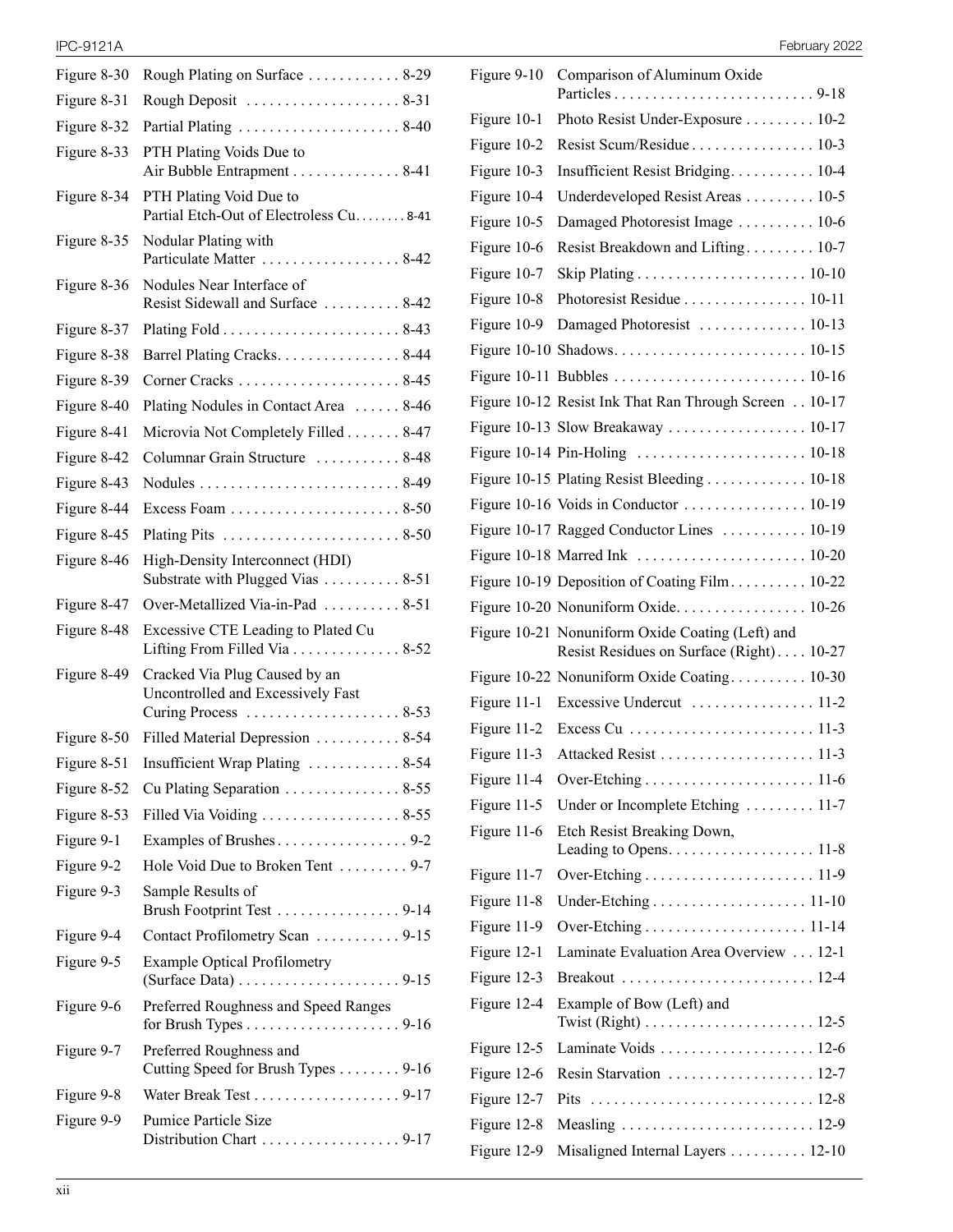|               | Figure 12-10 Severe Misregistration 12-11                           |
|---------------|---------------------------------------------------------------------|
|               | Figure 12-11 Resin Fracture  12-11                                  |
|               | Figure 12-12 Examples of Delamination 12-12                         |
|               | Figure 12-13 Line of Laminate Voids  12-13                          |
|               | Figure 12-14 Delamination and Blister 12-14                         |
|               | Figure 12-15 Conductive Anodic Filament (CAF)  12-16                |
|               | Figure 12-16 Dielectric Thickness Violated  12-17                   |
|               | Figure 12-17 Misregistration of Layers on<br>Different Cores  12-19 |
|               | Figure 12-18 Prepreg Separation 12-22                               |
|               | Figure 12-19 Light Colored Areas Over Innerlayer                    |
|               | Figure 12-20 Blisters and Delamination  12-25                       |
|               | Figure 12-21 Blisters  12-29                                        |
|               | Figure 12-22 Incomplete Hole Fill  12-31                            |
|               | Figure 12-23 Weave Exposure  12-32                                  |
|               | Figure 12-24 Dry Glass Weave  12-32                                 |
| Figure 13-1   |                                                                     |
| Figure 13-2   |                                                                     |
| Figure 13-3   |                                                                     |
| Figure 13-4   |                                                                     |
| Figure 13-5   | Skip Plating $\ldots \ldots \ldots \ldots \ldots \ldots 13-7$       |
| Figure 13-6   |                                                                     |
| Figure 13-7   |                                                                     |
| Figure 13-8   |                                                                     |
| Figure 13-9   | Au Peeling Away from Ni  13-10                                      |
|               | Figure 13-10 Nonuniform OSP Coating  13-12                          |
|               |                                                                     |
|               | Figure 13-12 Incomplete Solder Flow-Up  13-13                       |
|               |                                                                     |
|               |                                                                     |
|               | Figure 13-15 Missing Surface Cu Plating  13-27                      |
|               | Figure 13-16 Flex Deformation  13-27                                |
|               | Figure 13-17 Cap Plating Pulled Off  13-28                          |
|               | Figure 13-18 Staggered Via Failure  13-28                           |
|               |                                                                     |
|               |                                                                     |
|               |                                                                     |
|               |                                                                     |
|               |                                                                     |
| Figure 14-1   |                                                                     |
| Figure 14-2   |                                                                     |
| Figure $14-3$ |                                                                     |
|               |                                                                     |

| Figure 14-4 | Air Entrapment  14-7                                                 |
|-------------|----------------------------------------------------------------------|
| Figure 14-5 | Solder Mask Wrinkle 14-8                                             |
| Figure 14-6 |                                                                      |
| Figure 14-7 | Development Time Too Long 14-10                                      |
| Figure 14-8 | Solder Resist Breakdown  14-11                                       |
| Figure 14-9 | White Residue on Solder Resist  14-11                                |
|             | Figure 14-10 Adhesion Failure 14-13                                  |
|             | Figure 14-11 Exposed Features after Solder Resist 14-14              |
|             | Figure 14-12 Bubbles in Dried Resist Film  14-16                     |
|             | Figure 14-13 Solder Resist on Holes 14-18                            |
|             | Figure 14-14 Solder Leveling Adhesion Failure 14-19                  |
|             | Figure 14-15 Unsoldered Lands  14-20                                 |
| Figure 15-1 | Poor Coverlay Coverage Caused by<br>Surface Preparation 15-1         |
| Figure 15-2 | Poor Coverlay Coverage Caused by<br>Poor Mechanical Preparation 15-2 |
| Figure 15-3 | Adhesive Squeeze-Out  15-2                                           |
| Figure 15-4 | Adhesive Squeeze-Out - Foil Surface  15-3                            |
| Figure 15-5 | Access Hole Misregistration 15-3                                     |
| Figure 15-6 | Plating Defects on Flex 15-4                                         |
| Figure 15-7 | Transition Zone Squeeze-Out 15-5                                     |
| Figure 15-8 |                                                                      |
| Figure 15-9 |                                                                      |
|             |                                                                      |
|             |                                                                      |
|             | Figure 15-12 Poorly Trimmed Edges 15-10                              |
|             |                                                                      |
|             | Figure 15-14 Insufficient Squeeze-Out 15-11                          |
|             | Figure 15-15 Incorrect Radius  15-11                                 |
|             | Figure 15-16 Stiffener Delamination  15-12                           |
|             | Figure 15-17 Flex Edge Damage  15-12                                 |
|             |                                                                      |
|             | Figure 15-19 Delamination Due to Fabrication  15-13                  |
|             | Figure 15-20 Instances of Foreign Material  15-14                    |
|             |                                                                      |
|             | Figure 15-22 Holes in Transition Areas  15-15                        |
|             |                                                                      |
|             | Figure 15-24 Examples of Good and Bad Cu Nesting                     |
|             |                                                                      |
|             | Figure 15-26 Wrinkle in Coverlay  15-17                              |
|             | Figure 15-27 Wrinkling During Flexing  15-18                         |
|             | Figure 15-28 Material Too Rigid for Depanelization . 15-19           |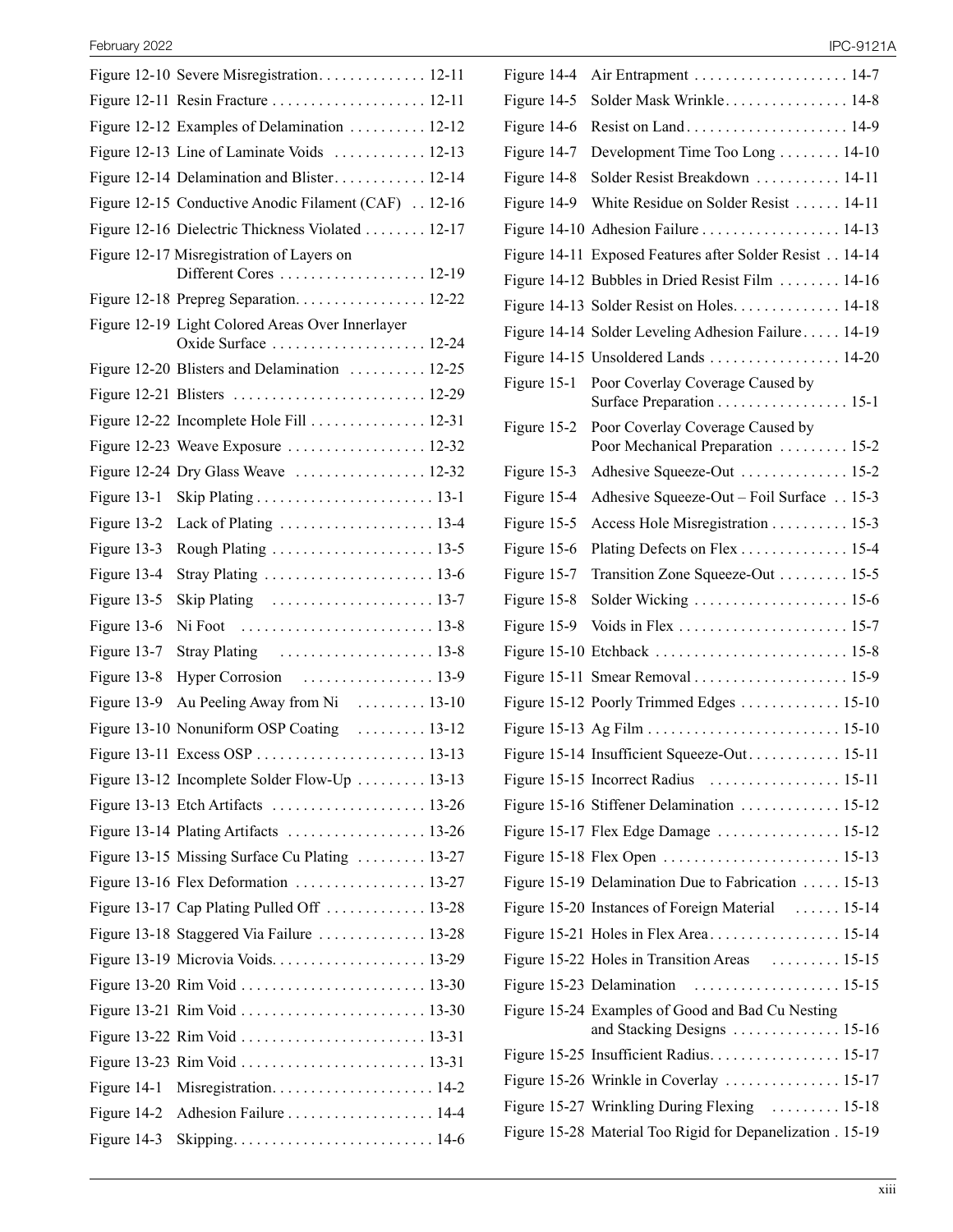## **Table of Contents Section 1**

| 1     |                                          |
|-------|------------------------------------------|
| 1.1   |                                          |
| 1.2   |                                          |
| 1.3   |                                          |
| 14    | Abbreviations and Acronyms 1-1           |
| 1.5   |                                          |
| 16    | IPC-9121 Format Example 1-1              |
| 1.7   | Guidelines for Effective Troubleshooting |
| 1.8   |                                          |
| 181   |                                          |
| 1.8.2 |                                          |
| 183   |                                          |
| 184   |                                          |
| 185   | Confirmation and Final                   |
| 1.8.6 | Parameter Control  1-4                   |
| 187   | Corrective Action Plan  1-4              |
|       |                                          |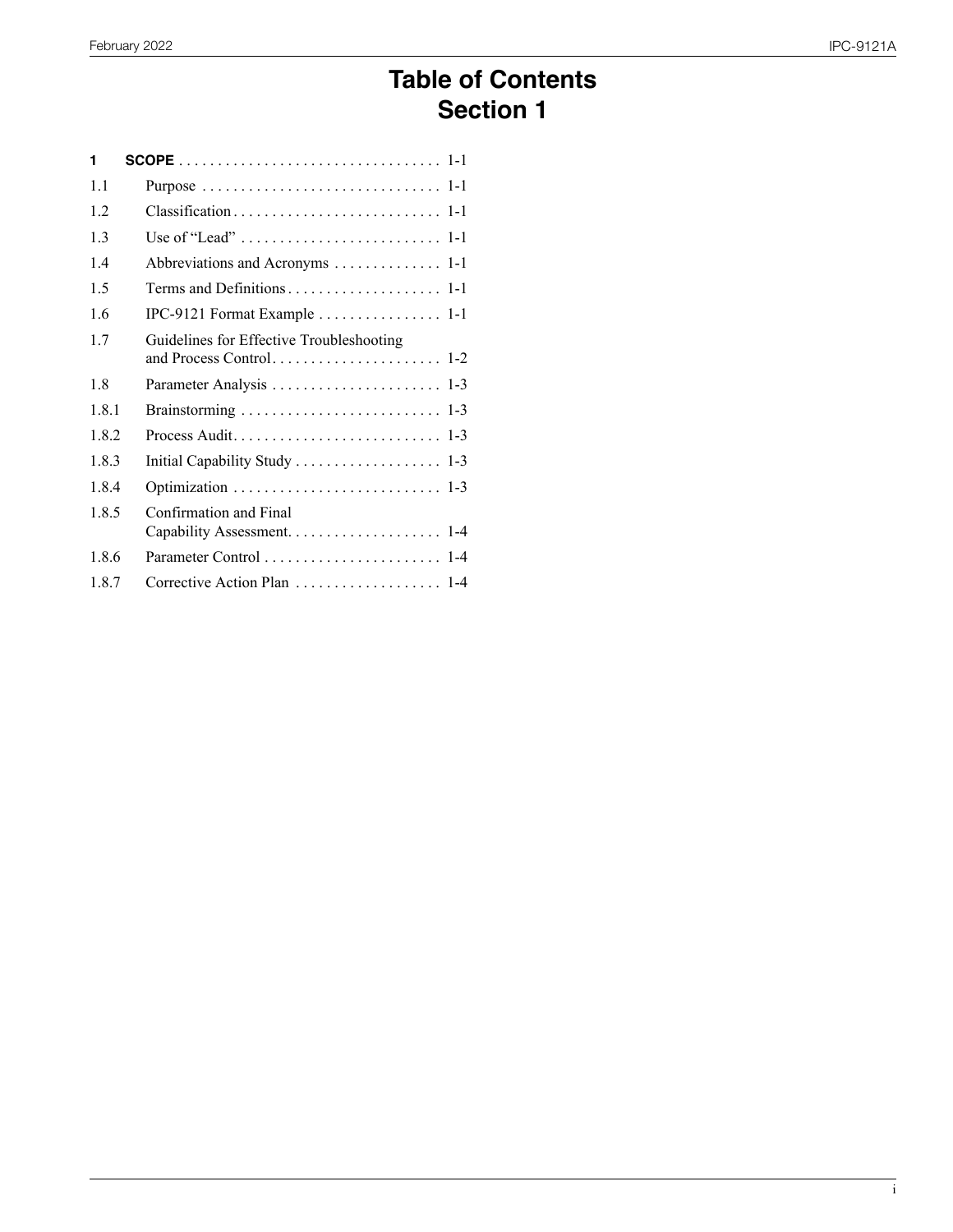## **Troubleshooting for Printed Board Fabrication Processes Section 1 – Scope**

## **1 SCOPE**

This handbook provides problems, causes and possible corrective actions related to printed board manufacturing processes.

**1.1 Purpose** The purpose of this standard is to help designers, manufacturers and users of printed boards to troubleshoot fabrication processes to build electronics better.

**1.2 Classification** IPC standards recognize that electrical and electronic assemblies are subject to classifications by intended end-item use. Three general end-product classes have been established to reflect differences in manufacturability, complexity, functional performance requirements, and verification (inspection/test) frequency. It should be recognized that there may be overlaps of equipment between classes.

## **CLASS 1 General Electronic Products**

Includes products suitable for applications where the major requirement is function of the completed assembly.

### **CLASS 2 Dedicated Service Electronic Products**

Includes products where continued performance and extended life is required, and for which uninterrupted service is desired but not critical. Typically, the end-use environment would not cause failures.

### **CLASS 3 High Performance/Harsh Environment Electronic Products**

Includes products where continued high performance or performance-on-demand is critical, equipment downtime cannot be tolerated, end-use environment may be uncommonly harsh, and the equipment must function when required, such as life support or other critical systems.

**1.3 Use of "Lead"** For readability and translation, the metallic element lead is always written as Pb.

**1.4 Abbreviations and Acronyms** See Appendix A for full spellings of abbreviations (including elements) and acronyms used in this standard.

**1.5 Terms and Definitions** Terms and definitions **shall** be in accordance with IPC-T-50 and 1.6.1 through 1.6.32.

**1.6 IPC-9121 Format Example** This document follows the general format seen below. In instances where there is no photo, a photo is not necessary or one could not be found. Potential test methods for discovery and verification are included in tables where applicable.

IPC encourages readers to submit process problems with photos as well as proposed causes and solutions to the IPC 7-24 Printed Board Process Effects Handbook Subcommittee. Submissions will be considered for document revisions.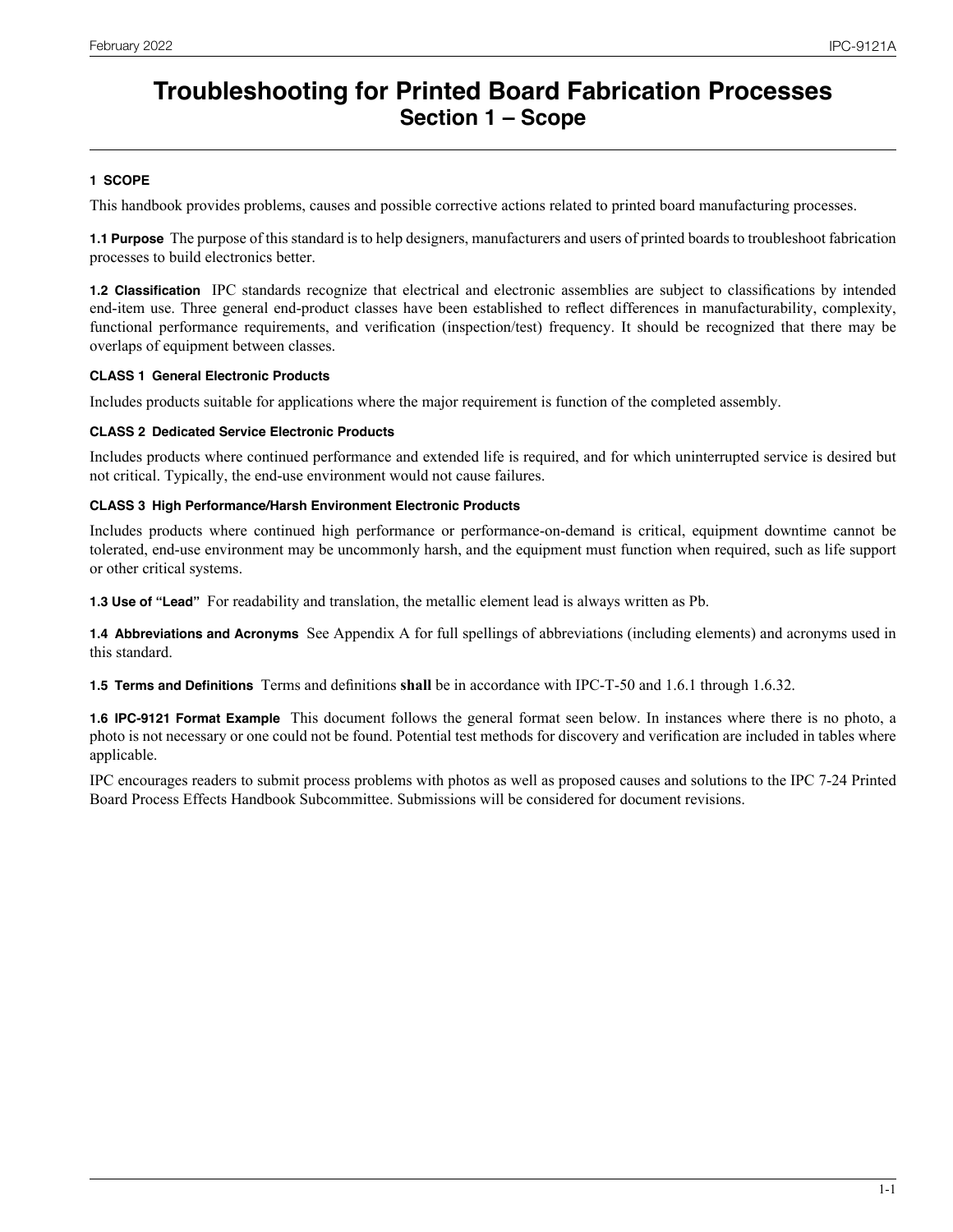

**Figure 1-1 Photo Resist Under-Exposure**

| <b>CAUSE</b>                                     | <b>ACTION</b>                                          |
|--------------------------------------------------|--------------------------------------------------------|
| UV source inadequate                             | Check exposure intensity/wavelength/duration           |
| Expose intensity inadequate                      | Review, reinstated exposure control procedures         |
| Expose time inadequate                           | Review, reinstated exposure control procedures         |
| Oxygen exposure of photoresist prior to exposure | Review photoresist shelf life                          |
| Potential test methods (discover)                | Potential test method (verification)                   |
| AOI (line/space reproduction)                    | AOI                                                    |
| Etch-outs                                        | Periodic UV photometer and step tablet exposure checks |

**1.7 Guidelines for Effective Troubleshooting and Process Control** One of the keys to effective problem solving is a structured routine that addresses key points each time a major problem is encountered. This section suggests steps to effectively find the cause of a problem and to solve it permanently. Refer to IPC-9191 for suggested methodology for statistical process control (SPC).

1.Before beginning a detailed troubleshooting project, use common sense in defining the problem.

- Verify there is a problem.
- Observe the defective product and compare it to the standard.
- Identify the standard process and product and then determine any present deviation from the standard or any change in the product.
- 2. Establish whether operating procedures were followed and whether an assignable cause can be quickly identified as the reason for the problem.
	- Only continue into more detailed analysis if the initial questions do not lead to an obvious answer.
	- •  Even if the answer appears to be obvious, confirm the answer by operation of the process before closing the project.
- 3. Develop a clear, concise problem statement that quantifies the problem whenever possible and reduces the scope of the investigation to a manageable size.
- 4. Gather all pertinent data and facts.
	- Use statistical process control (SPC), historical data, records, logs, etc.
	- This includes temperature charts, analysis records, maintenance logs, etc.
- 5. Perform a causal analysis:
	- Producing out-of-specification parts requires immediate action (i.e., shut down the process).
	- Out-of-control processes require determination whether the process can continue to operate.
	- Severe process variation requires evaluation of the severity and effect of the problem on the final product.
- 6. Develop an action plan which includes the procedures for addressing products produced during out-of-specification or out-of-control conditions. The plan should also indicate who should make those decisions. These issues include but are not limited to:
	- Disposition of the defective material (repair, scrap, replace, etc.).